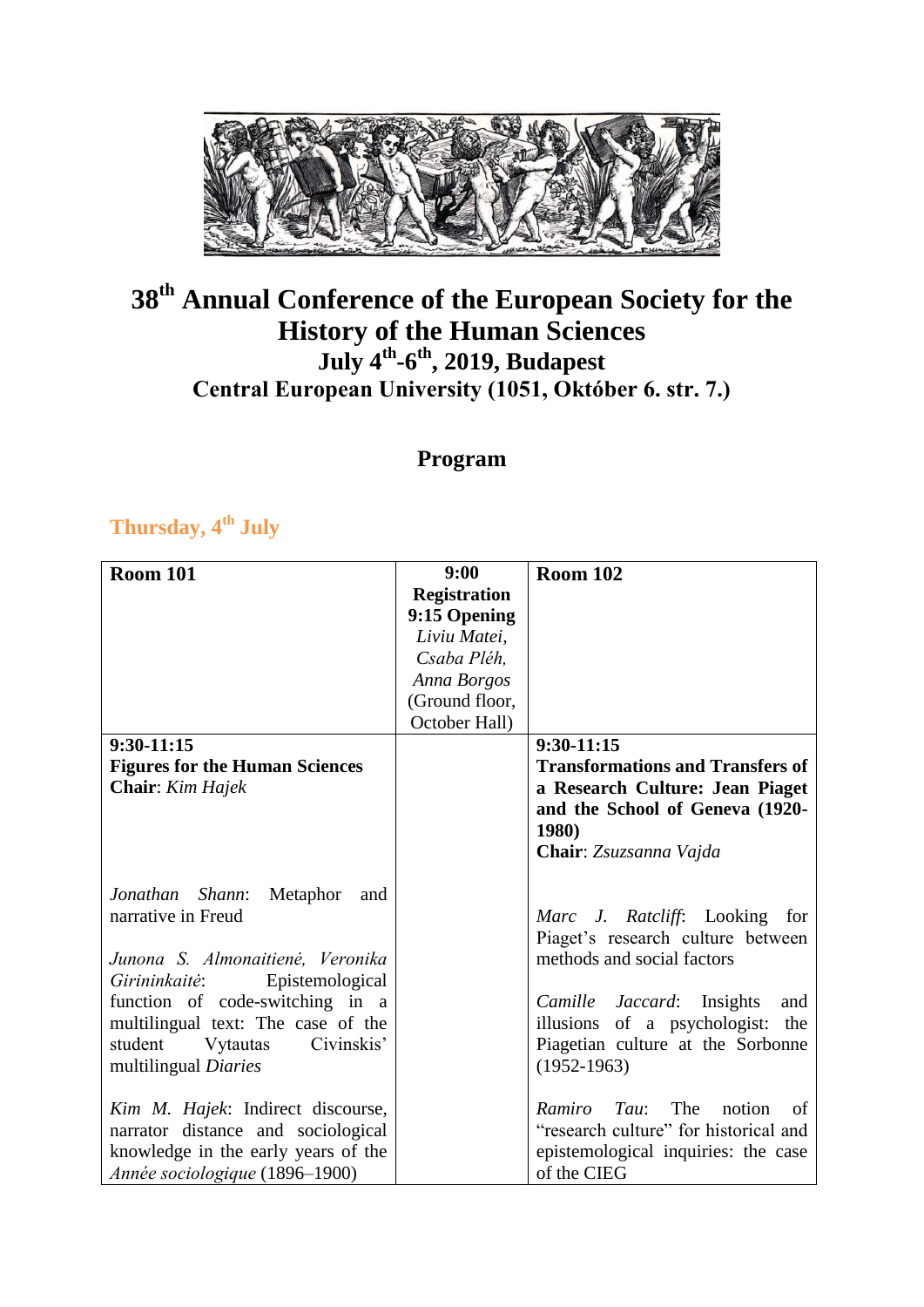| Sharman Levinson: Repetition of the<br>singular and accumulation of the<br>exceptional in Jacques-Jean Bruhier<br>D'Ablaincourt's (1742) Dissertation<br>sur l'Incertitude des signes de la<br>mort et l'abus des enterremens et<br>Embaumens précipités                   |                                                                                                                                                                                                                                                    | Jeremy Trevelyan Burman:<br>Unfundable. On the failure of the<br>Center for Applied Research in<br>Genetic Epistemology at UMass<br>Amherst-1979                                                                          |
|----------------------------------------------------------------------------------------------------------------------------------------------------------------------------------------------------------------------------------------------------------------------------|----------------------------------------------------------------------------------------------------------------------------------------------------------------------------------------------------------------------------------------------------|---------------------------------------------------------------------------------------------------------------------------------------------------------------------------------------------------------------------------|
|                                                                                                                                                                                                                                                                            | 11:15-11:30<br><b>Coffee break</b>                                                                                                                                                                                                                 |                                                                                                                                                                                                                           |
| 11:30-13:00<br><b>Knowledge Circulation Between</b><br>Europe and South America:<br><b>Voyages, Practices and Disputes</b><br><b>Chair:</b> Arthur Arruda Ferreira                                                                                                         |                                                                                                                                                                                                                                                    | 11:30-13:00<br><b>Applying Psychology</b><br>Chair: Tuomas Laine-Frigren                                                                                                                                                  |
| Arthur Arruda Leal Ferreira, Hugo<br>Leonardo Rocha Silva da Rosa: On<br>early laboratories for experimental<br>psychology in Brazil: A rainbow of<br>different historiographies                                                                                           |                                                                                                                                                                                                                                                    | João Manuel Moreira: Perspectives<br>practices<br>of professional<br>and<br>guidance under varying political<br>contexts: The misadventures of the<br>de<br>"Instituto<br>Orientação<br>Profissional" in Lisbon, Portugal |
| Luciano Nicolás García:<br>The<br>Unconscious between East<br>and<br>West: Bassin, Langer<br>and<br>a<br>transnational discussion on leftist<br>psychoanalysis (1959-1979)<br>Ramiro Tau: Piaget in<br>South<br>America. Circulation of knowledge<br>and research cultures |                                                                                                                                                                                                                                                    | William Woodward:<br>Nuclear<br>restraint,<br>latency,<br>and cross-<br>deterrence replace non-proliferation<br>since 2000                                                                                                |
|                                                                                                                                                                                                                                                                            | 13:00-14:00                                                                                                                                                                                                                                        |                                                                                                                                                                                                                           |
|                                                                                                                                                                                                                                                                            | <b>Lunch break</b><br>14:00-15:00                                                                                                                                                                                                                  |                                                                                                                                                                                                                           |
|                                                                                                                                                                                                                                                                            | (Ground floor,<br>October Hall)<br><b>Keynote:</b><br><b>Ágnes Kovács</b><br>Ildikó Király<br><b>Social Minds:</b><br>Shifting the<br>'Social' from<br>Context to<br>Cognition –<br>Infancy<br>Research as a<br>Case Study<br>Chair:<br>Csaba Pléh |                                                                                                                                                                                                                           |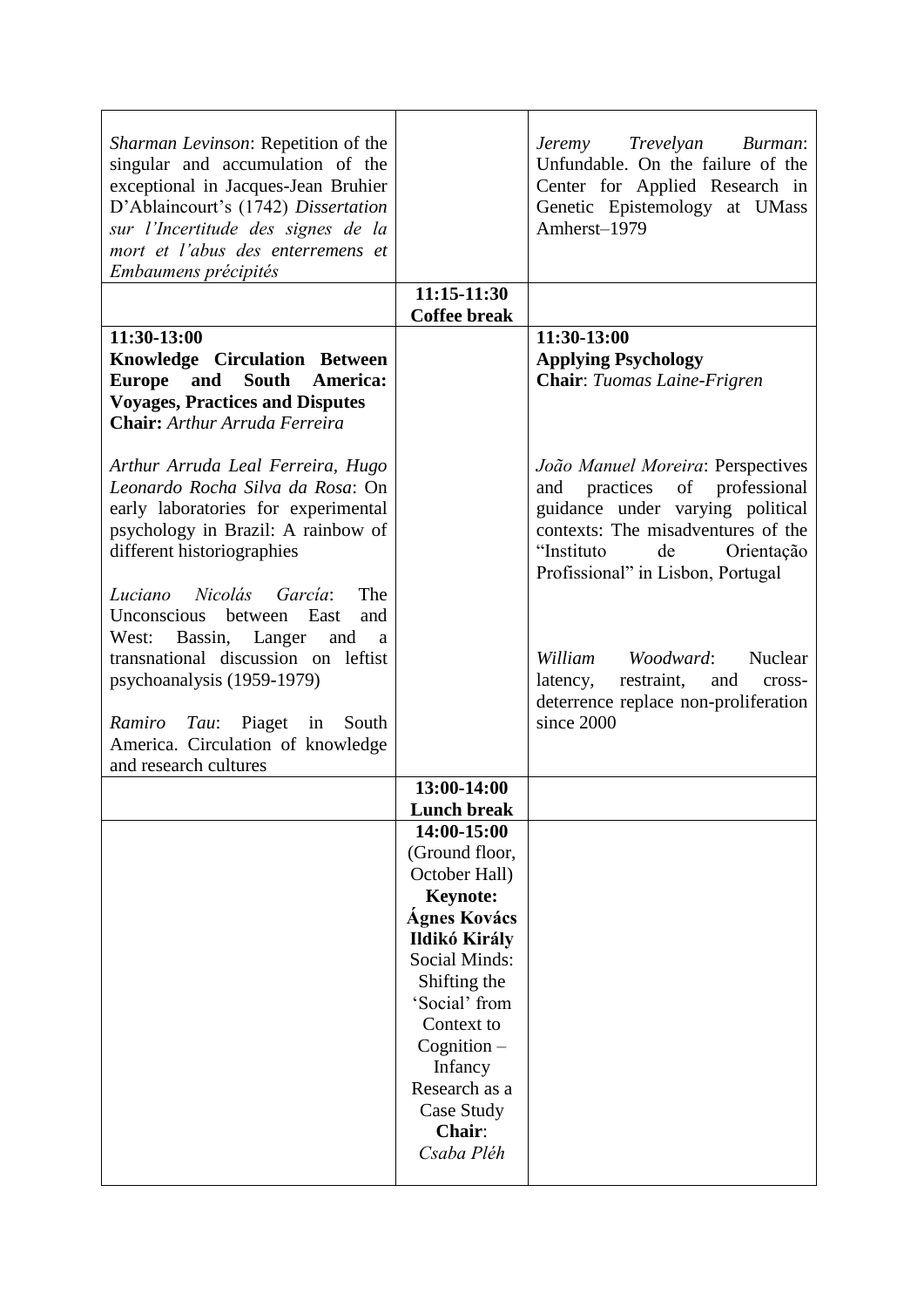|                                                                    | 15:00-15:15         |                                                                                                                                 |
|--------------------------------------------------------------------|---------------------|---------------------------------------------------------------------------------------------------------------------------------|
|                                                                    | <b>Coffee break</b> |                                                                                                                                 |
| 15:15-16:45                                                        |                     | 15:15-16:45                                                                                                                     |
| <b>Experimentation and Kinematics</b>                              |                     | <b>The</b><br><b>Changing</b><br><b>Fields</b><br><b>of</b>                                                                     |
| (I)<br>Chair: Csaba Pléh                                           |                     | Psychiatric<br><b>Diagnoses</b><br>and<br><b>Treatments</b>                                                                     |
|                                                                    |                     |                                                                                                                                 |
| René<br>In                                                         |                     | <b>Chair:</b> Elisabetta Basso                                                                                                  |
| Hezewijk:<br>van                                                   |                     | Liesbet De Kock: An orchestra                                                                                                   |
| phenomenology/experiments*<br>we<br>Phenomenology<br>trust.<br>and |                     | without<br>conductor:<br>Emil<br>a                                                                                              |
| in<br>cognitive<br>experiments<br>and                              |                     | Kraepelin's Dementia Praecox and                                                                                                |
| behavioral sciences                                                |                     | German<br>tradition<br>of<br>the                                                                                                |
| *Delete where not appropriate                                      |                     | apperceptionism                                                                                                                 |
|                                                                    |                     |                                                                                                                                 |
| The<br>Yale<br>Sigrid<br>Leyssen:                                  |                     | $Ruiz$ :<br>Advice<br>Violeta<br>to                                                                                             |
| manuscript. Making psychology into                                 |                     | neurasthenics: Self-help manuals in                                                                                             |
| a human science of action                                          |                     | Spain c. 1920                                                                                                                   |
|                                                                    |                     |                                                                                                                                 |
|                                                                    |                     | Jesper Vaczy Kragh: Psychiatric                                                                                                 |
|                                                                    |                     | in mental<br>disability<br>treatments                                                                                           |
|                                                                    |                     | institutions, 1940-1980                                                                                                         |
|                                                                    | 16:45-17:00         |                                                                                                                                 |
|                                                                    | <b>Coffee break</b> |                                                                                                                                 |
| 17:00-18:30                                                        |                     | 17:00-18:30                                                                                                                     |
| <b>Experimentation and Kinematics</b>                              |                     | The<br>Reception<br>of<br><b>Ideas</b><br>in                                                                                    |
| (II)                                                               |                     | Different Social and Scholarly                                                                                                  |
| Chair: Csaba Pléh                                                  |                     | <b>Environments</b>                                                                                                             |
|                                                                    |                     | Chair: Ferenc Erős                                                                                                              |
| Aurelio<br>Molaro:<br>Perspectives in                              |                     | The<br>Sam<br>Parkovnick:                                                                                                       |
| experimental<br>phenomenology:                                     |                     | $% \left( \left( \mathcal{A},\mathcal{A}\right) \right) =\left( \mathcal{A},\mathcal{A}\right)$ of<br>metamorphosis<br>American |
| Cesare Musatti and stereokinetic                                   |                     | sociology during the 1920s                                                                                                      |
| phenomena                                                          |                     |                                                                                                                                 |
|                                                                    |                     |                                                                                                                                 |
|                                                                    |                     |                                                                                                                                 |
|                                                                    |                     | Renato Foschi, Andrea Romano:                                                                                                   |
| <i>Irina Sirotkina</i> : Degrees of freedom:                       |                     | Italian psy-scientists in the archives                                                                                          |
| The life of Nikolai Bernstein                                      |                     | of the political police                                                                                                         |
| Roger Smith: Sense and sensibility                                 |                     | Maarten Derksen, Jill Morawski:                                                                                                 |
| in the feeling of movement                                         |                     | Crisis without revolution. Social                                                                                               |
|                                                                    |                     | psychology's<br>forgotten                                                                                                       |
|                                                                    |                     | $(re)$ visionists, 1970-1990                                                                                                    |
|                                                                    | 19:00               |                                                                                                                                 |
|                                                                    | <b>Reception</b>    |                                                                                                                                 |
|                                                                    | (Nádor str. 15      |                                                                                                                                 |
|                                                                    | Rooftop<br>terrace) |                                                                                                                                 |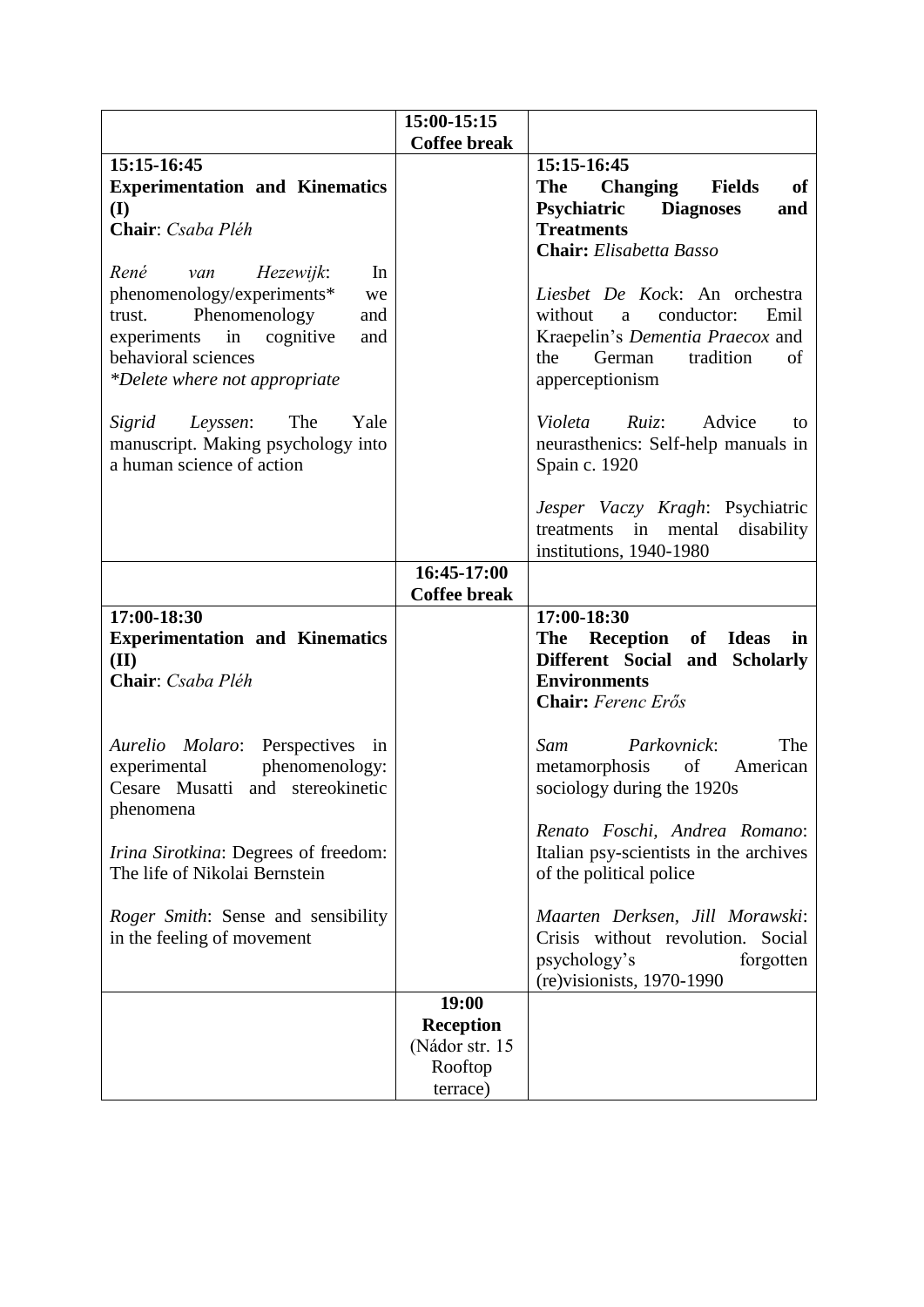# **Friday, 5th July**

| <b>Room 101</b>                             |                                    | <b>Room 102</b>                     |
|---------------------------------------------|------------------------------------|-------------------------------------|
| $9:30-11:15$                                |                                    | 9:30-11:15                          |
| The Travelling of Ideas<br>and              |                                    | <b>Handling the "Deviant"</b>       |
| <b>Scholars</b>                             |                                    | Chair: Roger Smith                  |
| Chair: Arthur Arruda Ferreira               |                                    |                                     |
|                                             |                                    |                                     |
| Florent Serina: Leonhard Schwartz,          |                                    | Júlia Gyimesi: The concept of       |
| the "missing link" between Pierre           |                                    | epilepsy in Hungarian criminal      |
| Janet and Henri F. Ellenberger              |                                    | psychology                          |
| $(1920-1950)$                               |                                    |                                     |
|                                             |                                    | Laurens Schlicht: Psychology of     |
| Krisztián<br><i>Indries:</i><br>Japanese    |                                    | testimony and female criminal       |
| psychoanalysis and the<br>Japanese          |                                    | police. The cases of Berta Rathsam  |
|                                             |                                    | and Elizabeth Rothschuh             |
| uniqueness movement                         |                                    |                                     |
| <i>Annamária Molnár</i> : "When Mr.         |                                    |                                     |
| <b>Miss</b>                                 |                                    | Lisa Malich: The drugs do work:     |
| Psychoanalysis<br>meets                     |                                    | 'Drug dependence' as a boundary     |
| Redstocking." Thorkil Vanggard, the         |                                    | concept and the rise of clinical    |
| first Danish psychoanalytically             |                                    | psychology in West Germany          |
| trained psychiatrist                        |                                    |                                     |
|                                             |                                    |                                     |
| Leila Zenderland: A Hungarian               |                                    |                                     |
| psychiatrist in an American context:        |                                    |                                     |
| Reconsidering the work of András            |                                    |                                     |
| Angyal                                      |                                    |                                     |
|                                             | 11:15-11:30<br><b>Coffee break</b> |                                     |
|                                             |                                    |                                     |
| 11:30-13:00                                 |                                    | 11:30-13:00                         |
| Instruments, Practices, and the             |                                    | <b>Representations of</b>           |
| Standardization of Psychiatric              |                                    | Psychoanalysis in a Hungarian       |
| <b>Knowledge Production</b>                 |                                    | <b>Context</b>                      |
| <b>Chair:</b> Annette Mülberger             |                                    | Chair: Antal Bókay                  |
|                                             |                                    |                                     |
| <i>Prkachin</i> : Two<br>solitudes:<br>Yvan |                                    | István Pénzes: Ferenczi's Clinical  |
| Psychosurgery and the troubled              |                                    | Diary as a novel: Searching for the |
| relationship between Ewen Cameron           |                                    | artistic<br>movements<br>in         |
| and Wilder Penfield                         |                                    | psychoanalytic process              |
|                                             |                                    |                                     |
| David<br><i>Robertson:</i><br>Psychiatric   |                                    | Melinda Friedrich: Psychoanalysts   |
| epidemiology, the World Health              |                                    | on the podium: Ferenczi contra      |
| Organization, and the standardized          |                                    | Feldmann in the Hungarian daily     |
| psychiatric survey                          |                                    | press                               |
|                                             |                                    |                                     |
| Taylor Dysart: Standardizing the            |                                    | Anna Borgos: Alice Hermann and      |
| self:<br>altered<br>Technologies<br>of      |                                    | the early psychology of advertising |
| standardization<br>between                  |                                    |                                     |
| experimental psychiatry and medical         |                                    |                                     |
| anthropology in Peru, $1961 - 1991$         |                                    |                                     |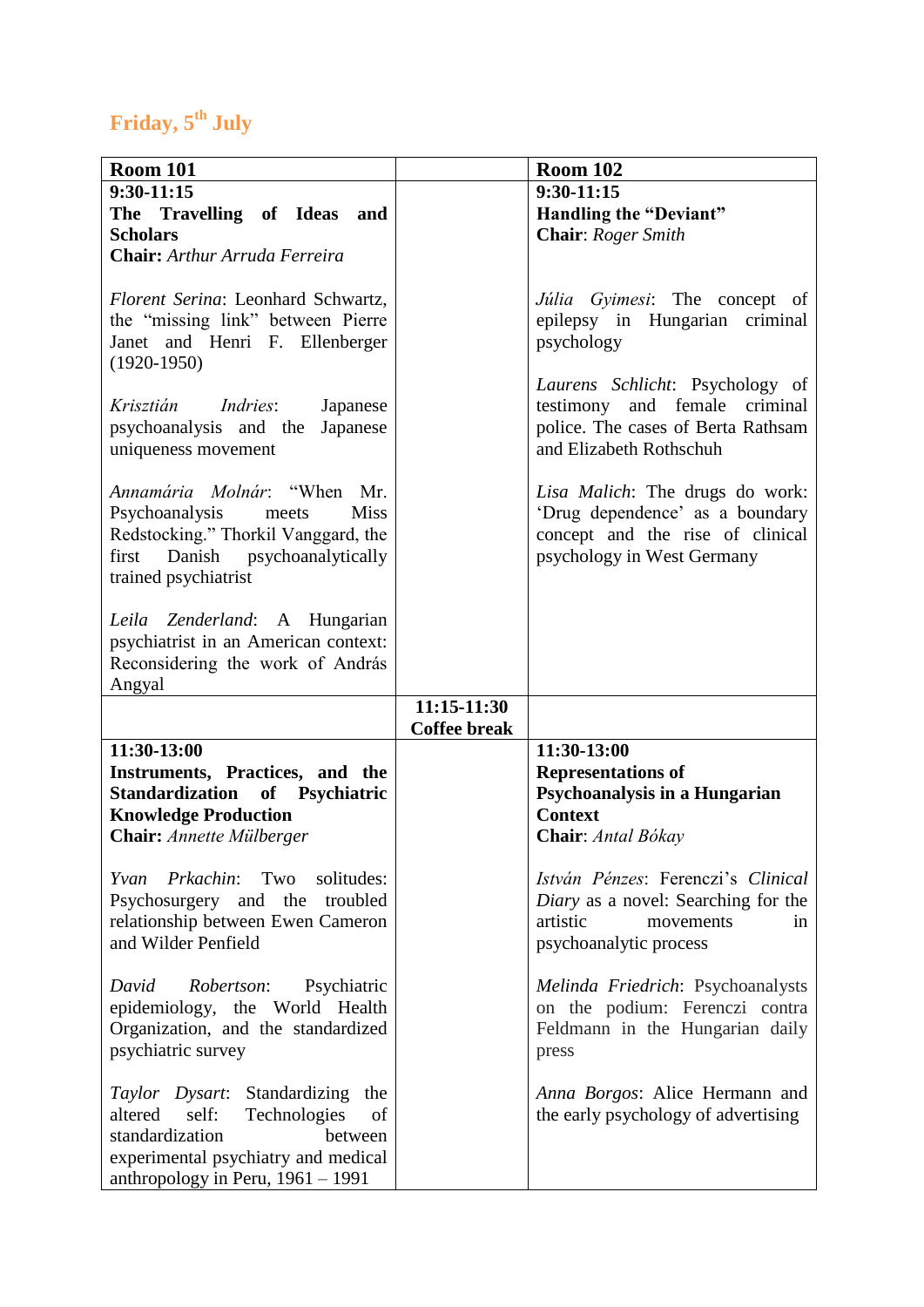|                                                                          | 13:00-14:00         |                                          |
|--------------------------------------------------------------------------|---------------------|------------------------------------------|
|                                                                          | <b>Lunch break</b>  |                                          |
|                                                                          | 14:00-15:00         |                                          |
|                                                                          | (Ground floor,      |                                          |
|                                                                          | October Hall)       |                                          |
|                                                                          | <b>Keynote:</b>     |                                          |
|                                                                          | Mitchell G.         |                                          |
|                                                                          | Ash:                |                                          |
|                                                                          | The Human           |                                          |
|                                                                          | Sciences and        |                                          |
|                                                                          | the Fall of         |                                          |
|                                                                          | Communism:          |                                          |
|                                                                          | The Special         |                                          |
|                                                                          | Case of             |                                          |
|                                                                          | Germany             |                                          |
|                                                                          | Chair:              |                                          |
|                                                                          | William             |                                          |
|                                                                          | Woodward            |                                          |
|                                                                          | 15:00-15:15         |                                          |
|                                                                          | <b>Coffee break</b> |                                          |
| 15:15-16:45                                                              |                     | 15:15-16:45                              |
| <b>Political</b><br><b>Epistemologies</b><br>and                         |                     | <b>Giftedness and Feebleness Under</b>   |
| <b>Psychology:</b><br>The<br><b>Central</b><br>and                       |                     | <b>Scrutiny: Historical Perspectives</b> |
| Eastern European Countries in                                            |                     | on the Examination of Mental             |
| the 1960s/70s (I)                                                        |                     | <b>Capacities</b><br>and Psychological   |
| Chairs: Verena<br>Lehmbrock<br>&                                         |                     | Traits (I)                               |
| <b>Martin Wieser</b>                                                     |                     | <b>Chair:</b> Andrea Graus               |
|                                                                          |                     |                                          |
| Robinson:<br>David<br>K.<br>Soviet                                       |                     |                                          |
| psychology during the 1960s and                                          |                     |                                          |
| 1970s: Background and overview                                           |                     | Victoria Molinari: The influence of      |
|                                                                          |                     | psychoanalysis and Marxist theories      |
| Katerina Liskova: How the woman                                          |                     | on the definition of intelligence:       |
| question changed into the child                                          |                     | Béla Székely's Los tests.                |
| question. Developmental psychology                                       |                     |                                          |
| and shifting discourses around early                                     |                     | <i>Annette Mülberger:</i> Science in the |
| childcare in 1960s Czechoslovakia                                        |                     | city: Psychological testing<br>and       |
|                                                                          |                     | classifications in Barcelona<br>and      |
| <b>Martin</b><br>Wieser:<br>Operative                                    |                     | Madrid                                   |
| Psychology:<br>Roots<br>and                                              |                     |                                          |
| consequences of applied psychology                                       |                     | Kimberly Probolus: A special task        |
| instrument of<br>an<br>political<br><b>as</b>                            |                     | force on giftedness, $1960 - 1975$       |
| persecution in the GDR                                                   |                     |                                          |
|                                                                          |                     |                                          |
| Ferenc Erős: Impossible missions:                                        |                     |                                          |
| Marxism and psy-sciences in Central<br>and Eastern Europe: the Hungarian |                     |                                          |
|                                                                          |                     |                                          |
| case                                                                     | 16:45-17:00         |                                          |
|                                                                          | <b>Coffee break</b> |                                          |
|                                                                          |                     |                                          |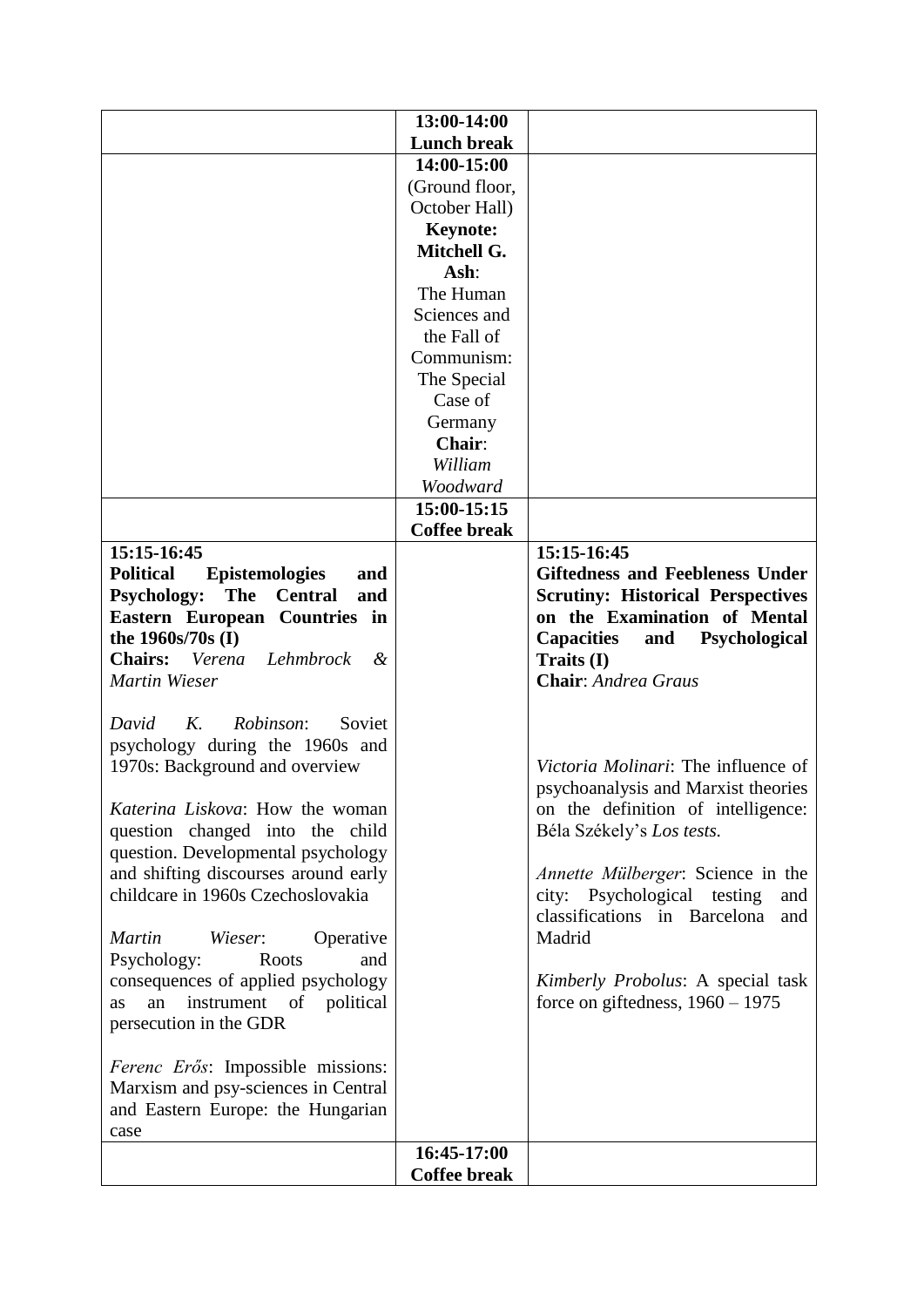| 17:00-18:30                                                                                                                        |                             | 17:00-18:30                                                                          |
|------------------------------------------------------------------------------------------------------------------------------------|-----------------------------|--------------------------------------------------------------------------------------|
| <b>Political</b><br><b>Epistemologies</b><br>and                                                                                   |                             | <b>Giftedness and Feebleness Under</b>                                               |
| <b>Psychology:</b><br>The<br><b>Central</b><br>and                                                                                 |                             | <b>Scrutiny: Historical Perspectives</b>                                             |
| Eastern European Countries in                                                                                                      |                             | on the Examination of Mental                                                         |
| the 1960s/70s (II)                                                                                                                 |                             | <b>Capacities</b><br>and<br>Psychological                                            |
| Lehmbrock<br>Chairs: Verena<br>$\boldsymbol{\mathcal{X}}$                                                                          |                             | Traits (II)                                                                          |
| <b>Martin Wieser</b>                                                                                                               |                             | Chair: Annette Mülberger                                                             |
| Ideological<br>Julien-Ferencz<br>Kiss:<br>Romanian<br>interferences<br>in<br>psychology during the communist<br>period (1948–1989) |                             | Rob Wilson: The staying power of<br>eugenics: The case of intellectual<br>disability |
| Verena Lehmbrock: Psychology of<br>the Collective: Some Distinctive<br>Features of GDR Social Psychology                           |                             | Aida Roige: Eugenicist thought and<br>the development of intelligence<br>testing     |
| $(1960s$ and $70s)$                                                                                                                |                             | Andrea Graus: Extreme giftedness:<br>Child prodigies in the Paris of the             |
| Tuomas Laine-Frigren: Psychology,<br>mental health and maladjustment in                                                            |                             | <b>Belle</b> <i>Époque</i>                                                           |
| State Socialist Hungary: the case of                                                                                               |                             |                                                                                      |
| psychiatrist Pál Juhász and the                                                                                                    |                             |                                                                                      |
| village of Csengersima                                                                                                             |                             |                                                                                      |
| Discussion:<br>Political<br>Final                                                                                                  |                             |                                                                                      |
| Epistemologies in Central<br>and                                                                                                   |                             |                                                                                      |
| Eastern Europe: General trends and                                                                                                 |                             |                                                                                      |
| regional<br>specifics<br>(with<br>all                                                                                              |                             |                                                                                      |
| presenters, moderated by Verena                                                                                                    |                             |                                                                                      |
| Lehmbrock & Martin Wieser)                                                                                                         |                             |                                                                                      |
|                                                                                                                                    | 19:00<br>Conference         |                                                                                      |
|                                                                                                                                    | dinner                      |                                                                                      |
|                                                                                                                                    | Vén Hajó                    |                                                                                      |
|                                                                                                                                    | Restaurant                  |                                                                                      |
|                                                                                                                                    | Vigadó 2 <sup>nd</sup> pier |                                                                                      |
|                                                                                                                                    | 22:00-23:00                 |                                                                                      |
|                                                                                                                                    | <b>Boat trip</b>            |                                                                                      |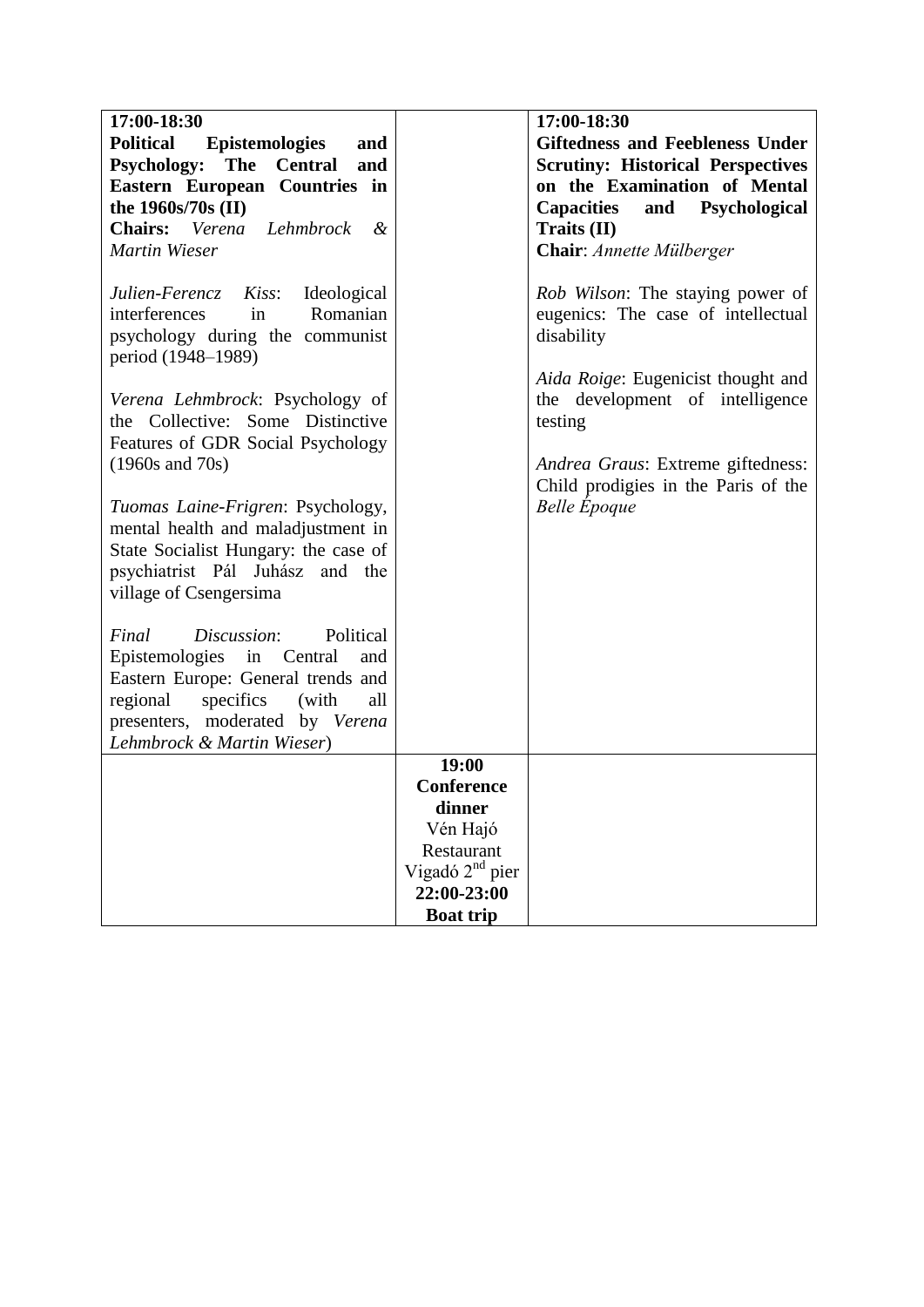# **Saturday, 6th July**

| <b>Room 101</b>                      |                     | <b>Room 102</b>                                          |
|--------------------------------------|---------------------|----------------------------------------------------------|
| 10:00-11:45                          |                     | 10:00-11:45                                              |
| <b>Language and Psychoanalysis</b>   |                     | <b>Pedagogical Visions and Concepts</b>                  |
| Chair: Csaba Pléh                    |                     | of the Child                                             |
|                                      |                     | <b>Chair:</b> Marc Ratcliff                              |
|                                      |                     |                                                          |
| Judit Mészáros: Bridge between       |                     | Zsuzsanna Vajda: Praise the child                        |
| psychoanalysis and society           |                     | instead of punishing! Psychological                      |
|                                      |                     | of<br>the<br>sources<br>concept<br>of                    |
| Katalin Faluvégi, Csaba Pléh:        |                     | punishment in pedagogy                                   |
| Thienemann and Fónagy: Two           |                     |                                                          |
| Hungarian versions of finding the    |                     | Dóra Szabó: Problems<br>and                              |
| unconscious in language              |                     | possibilities concerning the concept                     |
|                                      |                     | of psychoanalytic pedagogy: Susan                        |
| <i>Elisabetta Basso</i> : "Taking up |                     | Isaacs' work at the Malting House                        |
| madness at the<br>level of its       |                     | School                                                   |
| Foucault's<br>language":             |                     |                                                          |
| archaeological approach<br>to        |                     | Carla Seemann: The diary method                          |
| psychoanalysis                       |                     | German-language<br>early<br>in                           |
|                                      |                     | developmental psychology of the                          |
|                                      |                     | adolescent (1920s-1930s)                                 |
|                                      |                     |                                                          |
|                                      |                     | Dániel Golden: The epistemology                          |
|                                      |                     | of the child in John Dewey's work                        |
|                                      | 11:45-12:00         |                                                          |
|                                      | <b>Coffee break</b> |                                                          |
|                                      | 12:00-13:00         |                                                          |
|                                      | (October Hall)      |                                                          |
|                                      | <b>Keynote:</b>     |                                                          |
|                                      | <b>Dagmar</b>       |                                                          |
|                                      | Herzog:             |                                                          |
|                                      | How                 |                                                          |
|                                      | Psychoanalysis      |                                                          |
|                                      | <b>Got Sexually</b> |                                                          |
|                                      | Conservative:       |                                                          |
|                                      | The "Jewish         |                                                          |
|                                      | Science"            |                                                          |
|                                      | Crosses the         |                                                          |
|                                      | Atlantic            |                                                          |
|                                      | Chair:              |                                                          |
|                                      | Anna Borgos         |                                                          |
|                                      | 13:00-14:00         |                                                          |
|                                      | <b>Lunch break</b>  |                                                          |
| 14:00-15:30                          |                     | 14:00-15:30                                              |
| Psychoanalysis, Analytical           |                     | The Orientations of Psychological                        |
| <b>Psychology, and the Uncanny</b>   |                     | <b>Thought in Russia</b><br><b>Chair:</b> David Robinson |
| Chair: Júlia Gyimesi                 |                     |                                                          |